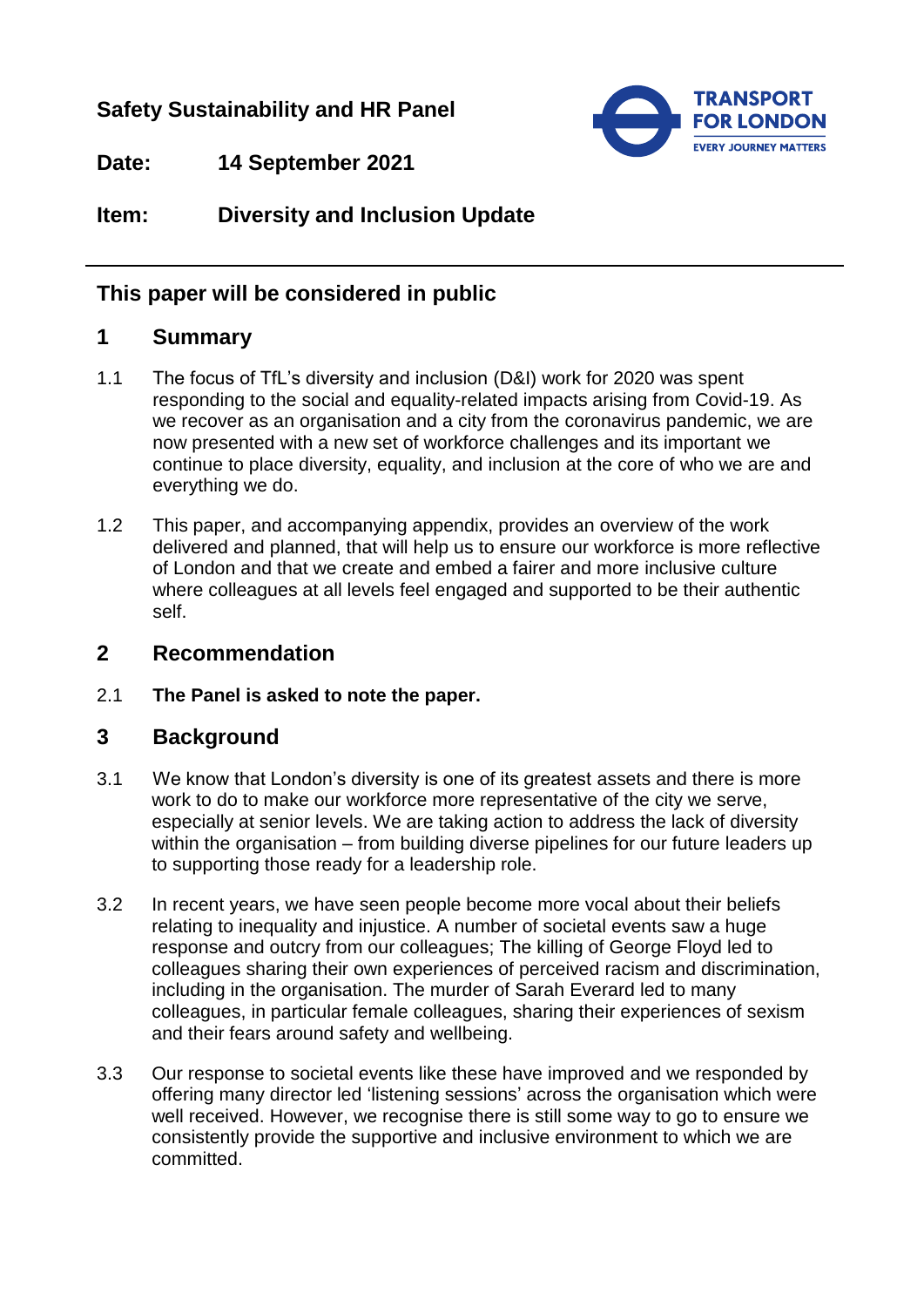- 3.4 We know that diverse and inclusive organisations perform better. When we bring our diverse perspectives and experiences to work, it helps us deliver solutions that work for everyone. We're more likely to achieve an inclusive transport network if our workforce is representative of the city we serve. Not responding to these societal events at a workforce level would have significant cumulative effects on our colleagues: morale, productivity, which can in turn lead to an increased number of grievances, poor industrial relations and an overall perceived lack of empathy and consideration for these incredibly important issues.
- 3.5 We have recently made the decision to permanently split the accountabilities of the D&I Lead role between the customer and workforce side. This ensures a focus and dedicated senior support behind both incredibly important agendas. We have also allocated two additional (previously temporary project roles) D&I Specialists into the D&I workforce structure. This extra permanent resource will provide more bandwidth to support and deliver our strategic pan-TfL D&I agenda.
- 3.6 A summary of our current D&I priorities are shown below. Further detail on each of these is included in the accompanying appendix.
	- (a) **Our new D&I Mission Statement** We have recently refreshed our D&I Mission Statement, Vision and Values to ensure that we are fully aligned to TfL's five priorities. This will ensure we play our part in helping to create a more diverse and inclusive organisation, informed by and for our colleagues.
	- (b) **Our new D&I Support Model** We have recently reviewed our D&I Support Model to better reflect the demand from both the business and our HR colleagues. This model ensures that we continue to provide a best in class service; one that is both efficient with our time and more strategic in our outcomes.
	- (c) **Our Workforce Equality Objectives** As part of our legal obligation under the Public Sector Equality Duty (PSED), we have recently agreed our new Equality Objectives, which will be published externally. PSED is the duty imposed on a public authority when carrying out its functions to, in broad terms, have due regard to the need to eliminate unlawful discrimination, harassment and victimisation, foster good relations and advance equality of opportunity.
	- (d) **Staff Network Group Review** We've recently undertaken a comprehensive review of our Staff Network Groups (SNGs) focusing on how we can empower the groups to be even more effective and successful at the positive work that they do.
	- (e) **Anti-Racism Leadership Charter** In February 2021, we launched our anti-racism leadership charter, which has been endorsed and signed by all members of the Executive Committee, as part of TfL's commitment to fighting racism in all its forms. In signing up to the five commitments in the charter and the anti-racism manifesto, our leaders are demonstrating their commitment to diversity and inclusion and are taking collective action within the organisation.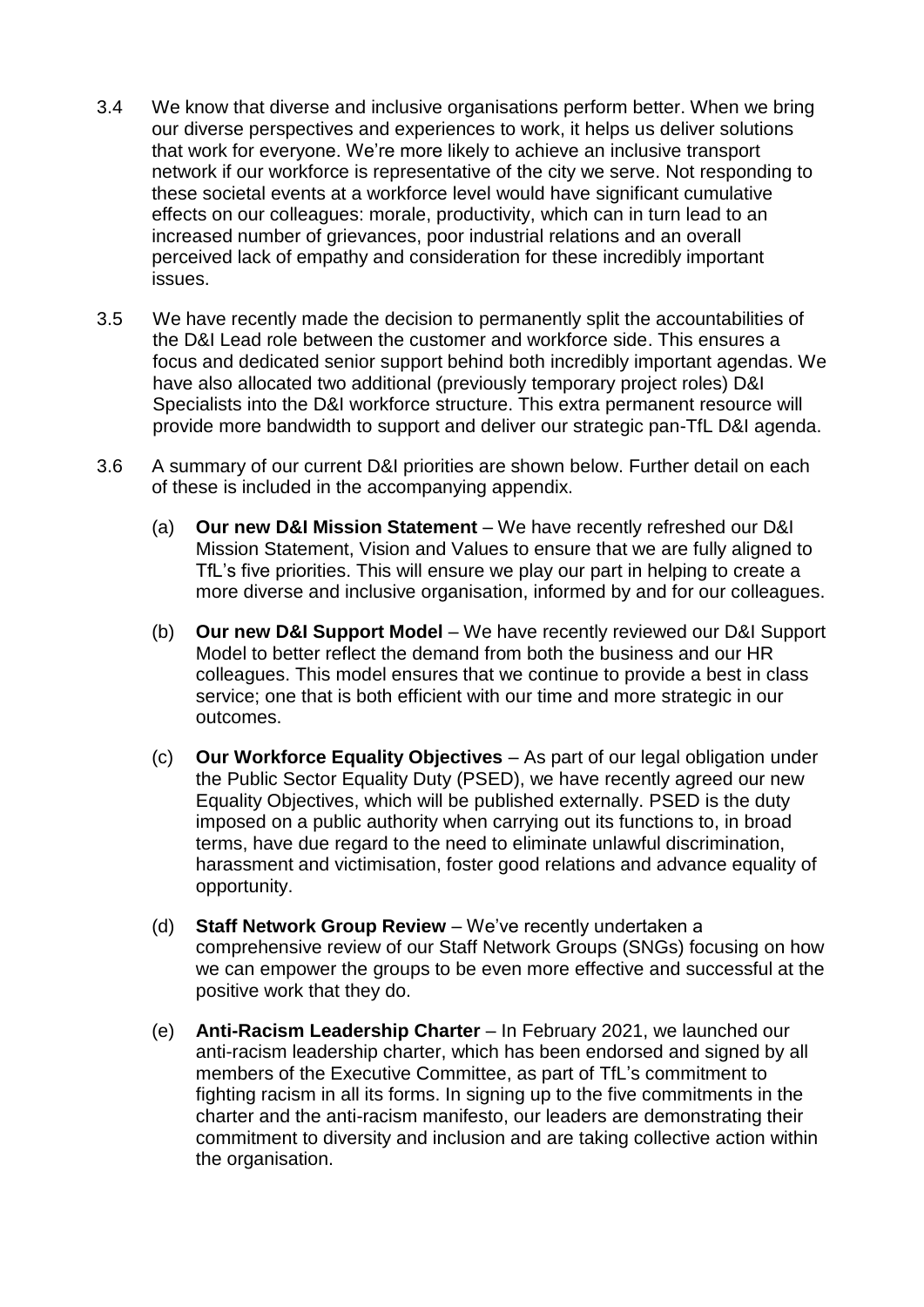- (f) **Hybrid working** A great deal of consideration has already been given to our safe return to the office, however we will continue to give due consideration to any disproportionate impacts that our new Hybrid working model may have on certain groups of colleagues.
- (g) **Actions to improve inclusion across the workforce** An overview of the recent initiatives that are currently being delivered that aim to improve inclusion across our organisation. This will help provide line managers and colleagues with the tools and the insight to ensure we deliver a fair and inclusive workplace for everyone by improving line manager capability.
- (h) **Initiatives to develop our internal talent** In December 2020, the Executive Committee endorsed a refreshed approach to the way we manage talent within TfL. This approach allows us to invest in the latest technology to increase the transparency of skills in the organisation, support internal mobility, build leadership strengths and provide self-help tools for career planning and better management information that is user-friendly and efficient.
- (i) **Initiatives to build diverse pipelines**  We recognise that our leaders and managers play a critical role in identifying our people's strengths and nurturing talent. We are now ensuring they focus on developing diverse pipelines of people who can move into more senior roles and take our organisation forwards.
- (j) **Actions to create a more diverse leadership team** We strive to give people the best opportunity to move into senior roles and mobilise internal talent; as well as understanding our overall employee experience to identify opportunities to improve retention. A number of interventions are in place to remove any bias and add diversity of thought to our recruitment of senior leaders.
- (k) **Actions to create a more diverse organisation**  We are reviewing our recruitment process to ensure it promotes equality and inclusion at all stages of the process: anonymous recruitment software, working with our staff network groups and producing Inclusive Recruitment Checklists
- (l) **Building Diverse Talent Pipelines from the start** We have a number of skills and employment programmes that take a longer-term approach to support people from diverse backgrounds to build successful careers from school through to higher education. This benefit's both the individuals and our wider employees who support these activities.
- (m) **Addressing Pay Gaps**  Considering the underlying reasons for any pay disparity in order to ensure that it is unrelated to gender, race and disability remains a core priority.

## **4 Legal Implications**

4.1 Under the Equality Act 2010 (Specific Duties and Public Authorities) Regulations 2017 we are required to review and publish our equality objectives periodically. The regulations aim to enable the better performance of the public sector equality